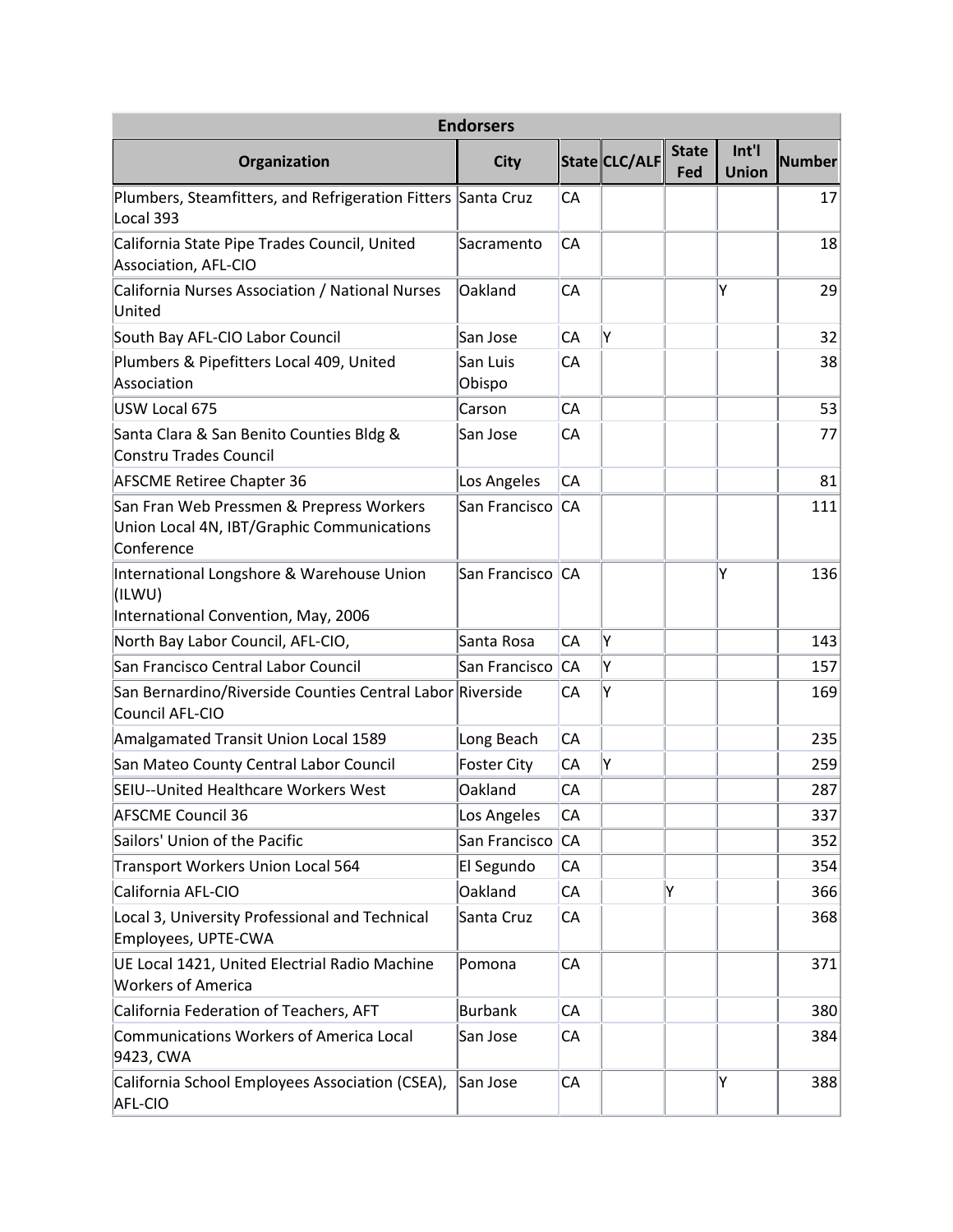| <b>Endorsers</b>                                                              |                    |           |               |                     |                       |        |  |  |
|-------------------------------------------------------------------------------|--------------------|-----------|---------------|---------------------|-----------------------|--------|--|--|
| Organization                                                                  | <b>City</b>        |           | State CLC/ALF | <b>State</b><br>Fed | Int'l<br><b>Union</b> | Number |  |  |
| <b>Greater Santa Cruz Federation of Teachers AFT</b><br>2030                  | Santa Cruz         | CA        |               |                     |                       | 389    |  |  |
| University Professional and Technical<br>Employees, CWA 9119                  | Los Angeles        | СA        |               |                     |                       | 393    |  |  |
| The United Educators of San<br>Francisco, CFT/AFT #61; CTA/NEA                | San Francisco      | <b>CA</b> |               |                     |                       | 395    |  |  |
| Los Angeles County Federation of Labor, AFL-CIO                               | Los Angeles        | CA        | İΥ            |                     |                       | 397    |  |  |
| Central Labor Council of Humboldt and Del<br>Norte Counties AFL-CIO           | Eureka             | CA        | Ý             |                     |                       | 413    |  |  |
| Jefferson Elementary Federation of Teachers,<br><b>AFT 3267</b>               | San Francisco      | <b>CA</b> |               |                     |                       | 423    |  |  |
| International Longshore and Warehouse Union<br>Local 6 (ILWU)                 | Oakland            | CA        |               |                     |                       | 427    |  |  |
| San Diego County Building and Construction<br><b>Trades Council</b>           | San Diego          | CA        |               |                     |                       | 428    |  |  |
| <b>IATSE Local 297</b>                                                        | San Diego          | CA        |               |                     |                       | 436    |  |  |
| Carpenters Local 22, Brotherhood of Carpenters<br>& Joiners of America        | San Francisco      | CA        |               |                     |                       | 438    |  |  |
| Pacific Coast Marine Firemen, Oilers,<br><b>Watertenders and Wipers Assoc</b> | San Francisco      | <b>CA</b> |               |                     |                       | 440    |  |  |
| Musicians Union Local 6, AFM                                                  | San Francisco      | IСА       |               |                     |                       | 452    |  |  |
| Local 9421, Communications Workers of<br>America, CWA                         | Sacramento         | CA        |               |                     |                       | 454    |  |  |
| Kern, Inyo, and Mono Counties Central Labor<br>Council, AFL-CIO               | <b>Bakersfield</b> | CA        | Y             |                     |                       | 459    |  |  |
| Sacramento Central Labor Council                                              | Sacramento         | СA        | Ý             |                     |                       | 464    |  |  |
| National Association of Letter Carriers Branch<br><b>1563 NALC</b>            | Ukiah              | CA        |               |                     |                       | 469    |  |  |
| Napa/Solano Central Labor Council                                             | Fairfield          | CA        | Y             |                     |                       | 476    |  |  |
| SanJoaquin/Calaveras Central Labor Council                                    | Stockton           | CA        | Υ             |                     |                       | 495    |  |  |
| Stanislaus & Tuolumne Counties Central Labor<br>Council, AFL-CIO              | Modesto            | СA        | Υ             |                     |                       | 501    |  |  |
| Merced Mariposa Central Labor Council                                         | Merced             | СA        | Y             |                     |                       | 506    |  |  |
| <b>IATSE Local 50</b>                                                         | Sacramento         | CA        |               |                     |                       | 508    |  |  |
| Central Labor Council of Fresno, Madera, Tulare<br>& Kings Counties, AFL-CIO  | Fresno             | CA        | Y             |                     |                       | 510    |  |  |
| Air Transport Employees, Local Lodge 1781,<br><b>IAMAW</b>                    | <b>Burlingame</b>  | CA        |               |                     |                       | 519    |  |  |
| Orange County Labor Federation, AFL-CIO                                       | Orange             | CA        | Y             |                     |                       | 520    |  |  |